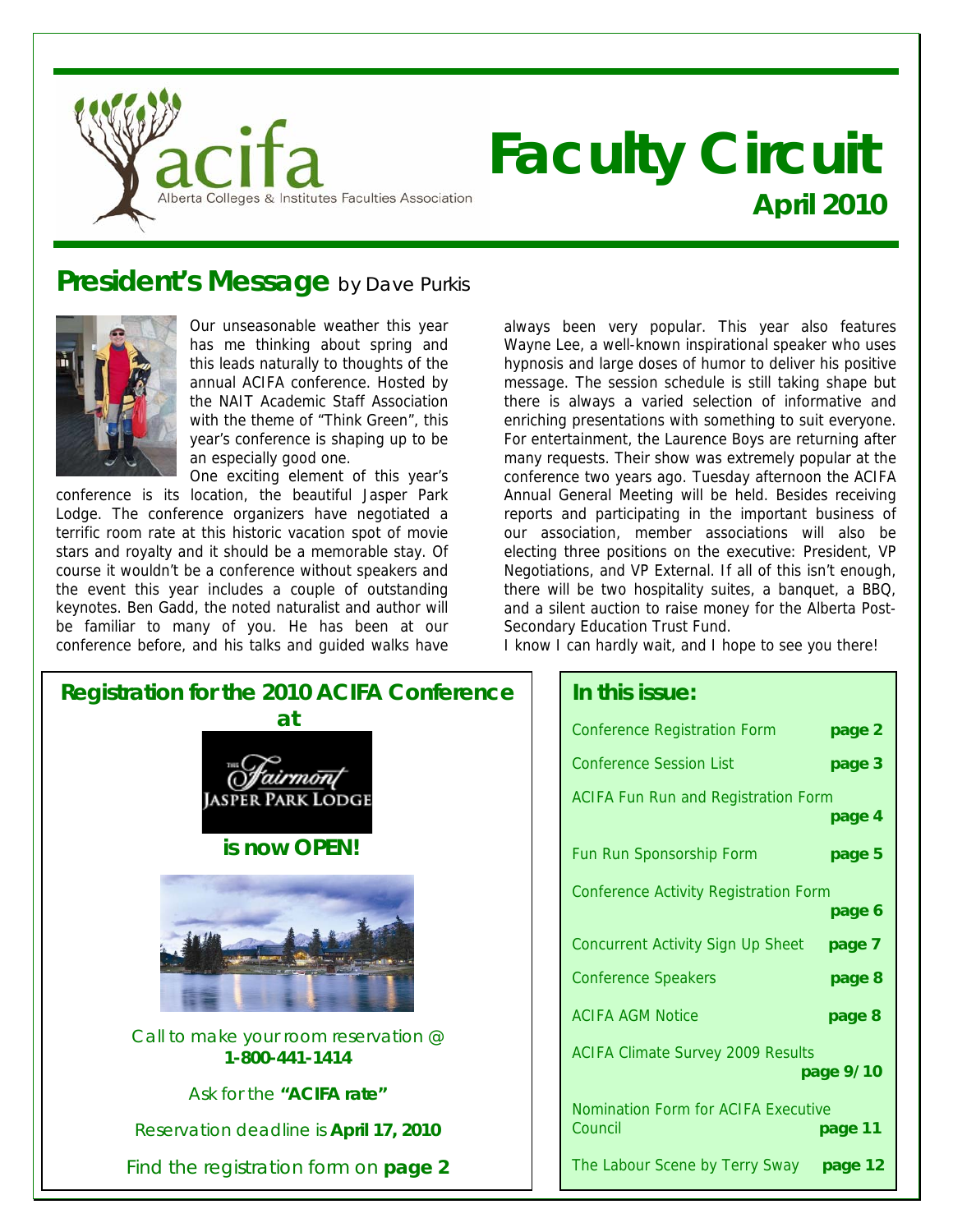

### **CONFERENCE REGISTRATION form**

### **ACIFA 2010 Annual Spring Conference**

\* Fairmont Jasper Park Lodge \* hosted by the NAIT Academic Staff Association

May 16 to 19, 2010

| Name:  |                  | Institution: |        |  |
|--------|------------------|--------------|--------|--|
| Phone: | ғах <sup>.</sup> |              | E-mail |  |

[Please note that ACIFA welcomes non-members to its Annual Conference.]

#### **Registration Deadline : May 3, 2010**

Cancellations must be received in writing by May 7. Refunds, minus a \$50.00 processing fee, will be processed after the conference. Conference fee cannot be returned for cancellation after May 7, but can be applied toward a future conference. You are responsible for payment if you do not cancel and do not attend. Participant substitutes can be made at any time.

#### **Early Bird Registration Draw:**

All paid registrations received by April 12, 2010, will be eligible for an early bird prize draw of \$250.00.

| <b>FEES</b>           |                                                                                                                                                                               |                |  |
|-----------------------|-------------------------------------------------------------------------------------------------------------------------------------------------------------------------------|----------------|--|
|                       | <b>Full Registration includes</b>                                                                                                                                             | \$435.00       |  |
|                       | reception on Sunday, keynote and session registration,<br>[non-members]<br>Monday breakfast, lunch & banquet, and Tuesday<br>breakfast, lunch & BBQ, and Wednesday breakfast. | \$475.00       |  |
|                       | Monday or Tuesday only registration                                                                                                                                           | \$250.00       |  |
|                       | includes keynote, sessions, breakfast, lunch and banquet(Monday) or<br>barbeque (Tuesday)                                                                                     |                |  |
|                       | <b>Extra tickets</b> for your guest(s)                                                                                                                                        |                |  |
| $\blacktriangleright$ | complete meal package(s) for your guest                                                                                                                                       | $X$ \$235.00 = |  |
|                       | (includes banquet ticket and BBQ ticket)                                                                                                                                      |                |  |
| ➤                     | Monday banquet ticket(s) only, for your guest(s)                                                                                                                              | $X$ \$ 55.00 = |  |
| $\blacktriangleright$ | Tuesday BBQ ticket(s) only, for your guest(s)                                                                                                                                 | $X$ \$ 55.00 = |  |
|                       |                                                                                                                                                                               | <b>TOTAL:</b>  |  |
|                       | Special dietary requirements:                                                                                                                                                 |                |  |

Return completed form with payment [cheque payable to ACIFA] to: ACIFA #412, 10357-109 St., Edmonton, AB T5J 1N3 or by email to: devlinL@acifa.ca phone: 780-423-4440 FAX: 780-423-4515

 **Delegates are responsible for making their own accommodation arrangements: @ The Fairmont Jasper Park Lodge book via phone: 1-800-441-1414**   $\triangleright$  **ask for the ACIFA conference RATE and indicate the nights you are staying** 

 $\mathcal{L}$   $\mathcal{L}$   $\mathcal{L}$   $\mathcal{L}$   $\mathcal{L}$   $\mathcal{L}$   $\mathcal{L}$   $\mathcal{L}$   $\mathcal{L}$   $\mathcal{L}$   $\mathcal{L}$   $\mathcal{L}$   $\mathcal{L}$   $\mathcal{L}$   $\mathcal{L}$   $\mathcal{L}$   $\mathcal{L}$   $\mathcal{L}$   $\mathcal{L}$   $\mathcal{L}$   $\mathcal{L}$   $\mathcal{L}$   $\mathcal{L}$   $\mathcal{L}$   $\mathcal{$ 

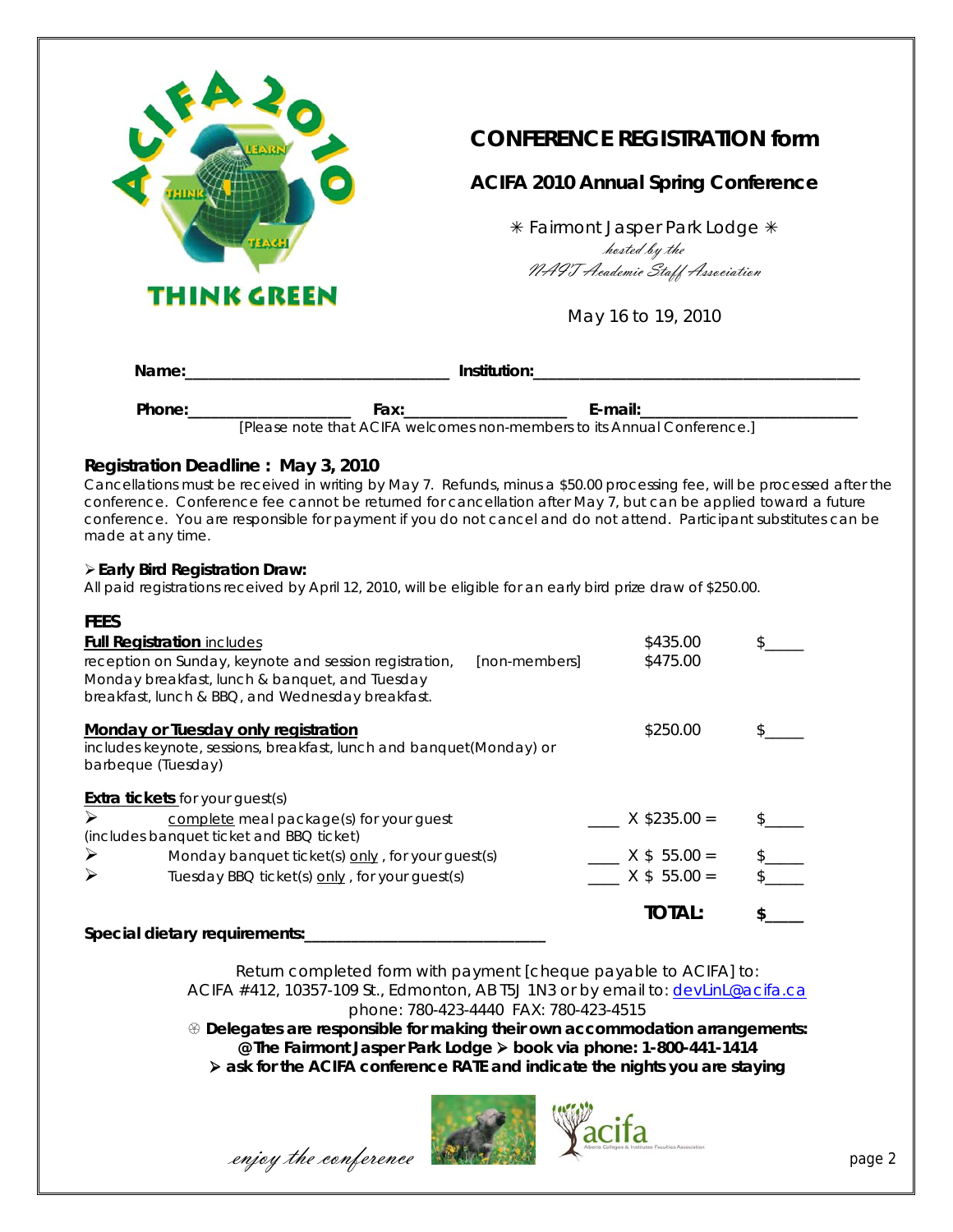# **ACIFA 2010 Conference**

### **Entertainment Announcement:**

### **The Laurence Boys - Performing On Tuesday Night**

For more than a decade, The Laurence Boys have packed the house at concerts across the province, and have opened for various folk and country artists including Bill Borne, the Irish Descendants, Tim Williams and Aaron Lines. For those who have seen them perform, The Laurence Boys may conjure up images of Jeremy, Joe, Liam and Luke Laurence singing harmonies and playing a range of instruments including banjo, bagpipes, bodhran and last but not least, the zucchini. On this occasion however, they are proud to welcome an addition to the Laurence family: a fifth brother, Rick Schuhmacher (that's German for Laurence) who will provide back up on the drums, and has played with multiple bands including Route 66, KC Jones and Curtis Grambo.



### **Sessions being presented at this year's conference**

- 1. Take Action! Real Productivity at the Office!
- 2. Creating Opportunities for YOUR Professional Development: In-house Strategies
- 3. TED Who? Entertain, Enlighten, and Engage Students in an Enhanced Learning Environment
- 4. Go Green on Your Bike with Judy and George on a Tour in the Jasper Area
- 5. Organic Research: Research Basics Through Chocolate
- 6. Metacognitive Reading Strategies
- 7. Scholarship of Teaching and Learning: What's in it for me?
- 8. Greening Forward: Education for Sustainability in Post-Secondary Institutions
- 9. Creating and Using Rubrics
- 10. Success in the Workplace: Curriculum for the Working Foreign Trained Professional
- 11. Experience Joy Inspired by Rumi
- 12. Swedish Child Care Taking Advantage of the Natural Environment
- 13. Reading Circles: Fast and Easy Professional Development
- 14. Greening Your Garden
- 15. Peer Mentorship: Establishing and Encouraging Effective Mentorship
- 16. Published Ratings of Instruction
- 17. Publish that Book!
- 18. Principles for a Successful Lifestyle
- 19. Micro-donations by Micro-giving Groups
- 20. Greening Your Diet For More Reasons than the Planet
- 21. MBSR Mindfulness Based Stress Reduction
- 22. Still hung up on workload in terms of hours of teaching? How about getting recognition for all aspects of the work it takes to run a program?
- 23. Nature Affiliation: Associations with Well-being and **Mindfulness**
- 24. Blogging to Learn and Learning to Blog: Using Social Networking to Enhance Student Learning
- 25. Adult Upgrading and Immigrant Professionals: Opportunities and Barriers
- 26. The 'Clash' of Creativity
- 27. Establishing a Community of Practice (CoP) in the use of Evidence Based Practice (EBP) in Heath Care
- 28. What Makes a Successful Adult Educator?
- 29. NAIT's SoTL Grant Program; Introducing the Scholarship of Teaching and Learning at NAIT
- 30. The "Grazing" Effect of Our New Curriculum
- 31. Filling in the Space Between Us: Working with ESL Learners to Prepare for Academic and Work **Success**
- 32. My Energy System: Exploring Renewing, Reusing and Recycling within the Self
- 33. The Sustainable Campus: Perspectives of NAIT and MacEwan
- 34. Learning Lab Days at Northern Lakes College
- 35. More than Changing Light Bulbs…
- 36. Digital Photographic Scavenger Hunt
- 37. Grades for Notes: Motivation for Student Engagement
- 38. Samarpan Meditation: Go Green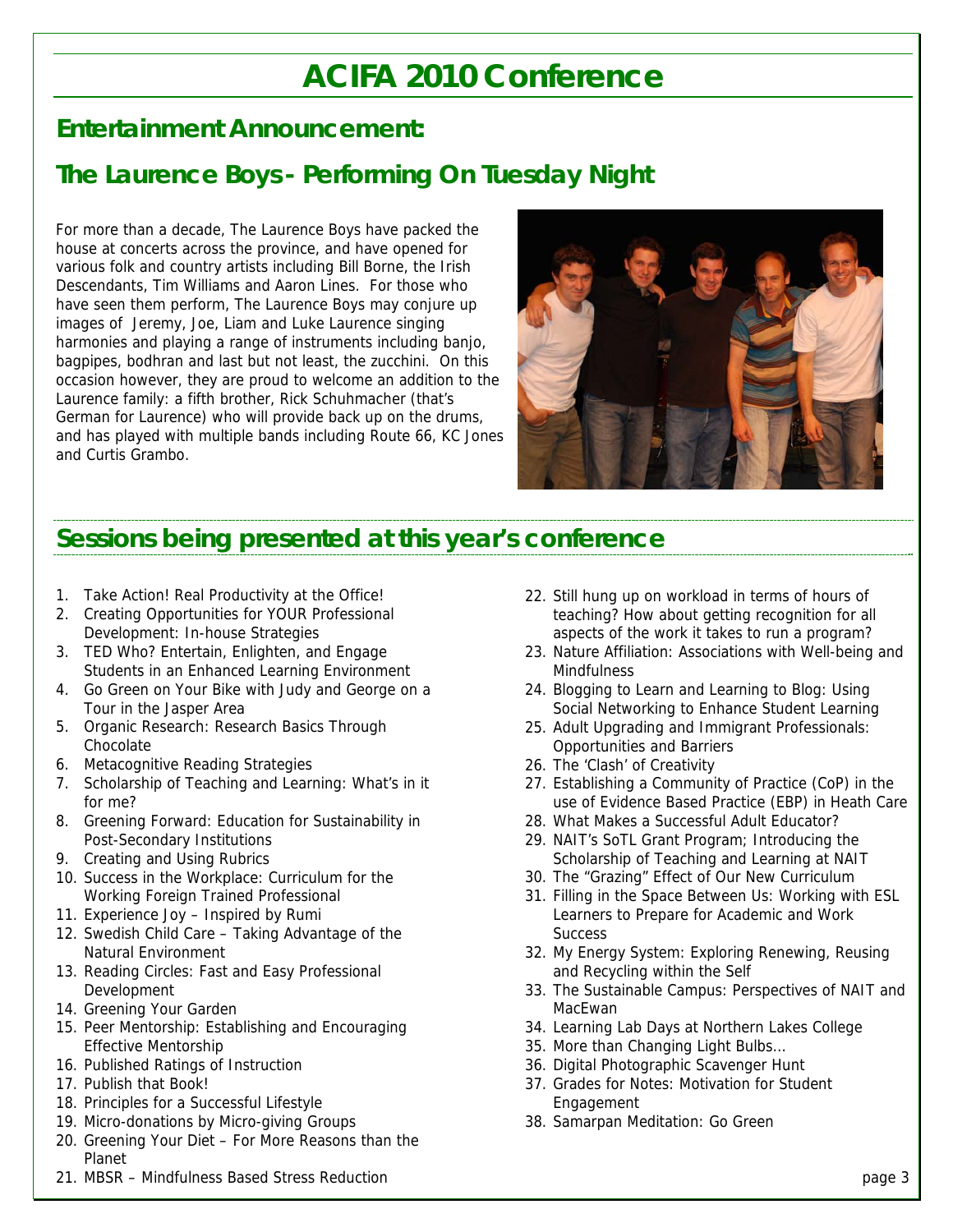# **ACIFA First Annual Fun Run** - (5 Km Run or 2 Km Walk)



Come and walk or run with us on a scenic route within the beautiful surroundings of Jasper Park Lodge.

Join your fellow ACIFA members in the first annual fun run. The proceeds will go to the ACIFA Trust Fund which supports provincial professional development endeavors including the Scholarship of Teaching and Learning Award and the Innovation in Teaching Award.

All participants will receive a technical fabric t-shirt. Fun Run registration is due **May 5, 2010**. An entry fee of \$10 is required at the time of registration to allow time for ordering of your racing t-shirt. Look for the ACIFA Fun Run table at the conference where the route map will be available along with your run t-shirt and bib number. The route is an easy grade and is suitable for all levels of participants.

In addition to fun and camaraderie, there will be bib-number draws for prizes following the race at the evening banquet.

If you wish to collect sponsors, please present the total amount by cheque made out to ACIFA. The cheques and sponsorship forms will be collected at the Fun Run registration desk. Sponsors will be provided with a charitable receipt from ACIFA following the conference.

Participants are required to sign a liability waiver on the Fun Run registration form and are responsible for their own health and safety while on this run or walk.



## **ACIFA Fun Run Registration Form**

| Name | Institution | Email | Phone # | 5 km run T-shirt<br>or 2 km<br>walk | size |
|------|-------------|-------|---------|-------------------------------------|------|
|      |             |       |         |                                     |      |

Please include a \$10 registration payment made payable to ACIFA.

I understand that I am responsible for my own health and safety during this run/walk .

Signature

\_\_\_\_\_\_\_\_\_\_\_\_\_\_\_\_\_\_\_\_\_\_\_\_\_\_\_

 Return completed form with payment [cheque payable to ACIFA] to: ACIFA #412, 10357-109 St., Edmonton, AB T5J 1N3 or by email to: kerri.sway@acifa.ca phone: 780-423-4440 FAX: 780-423-4515 page 4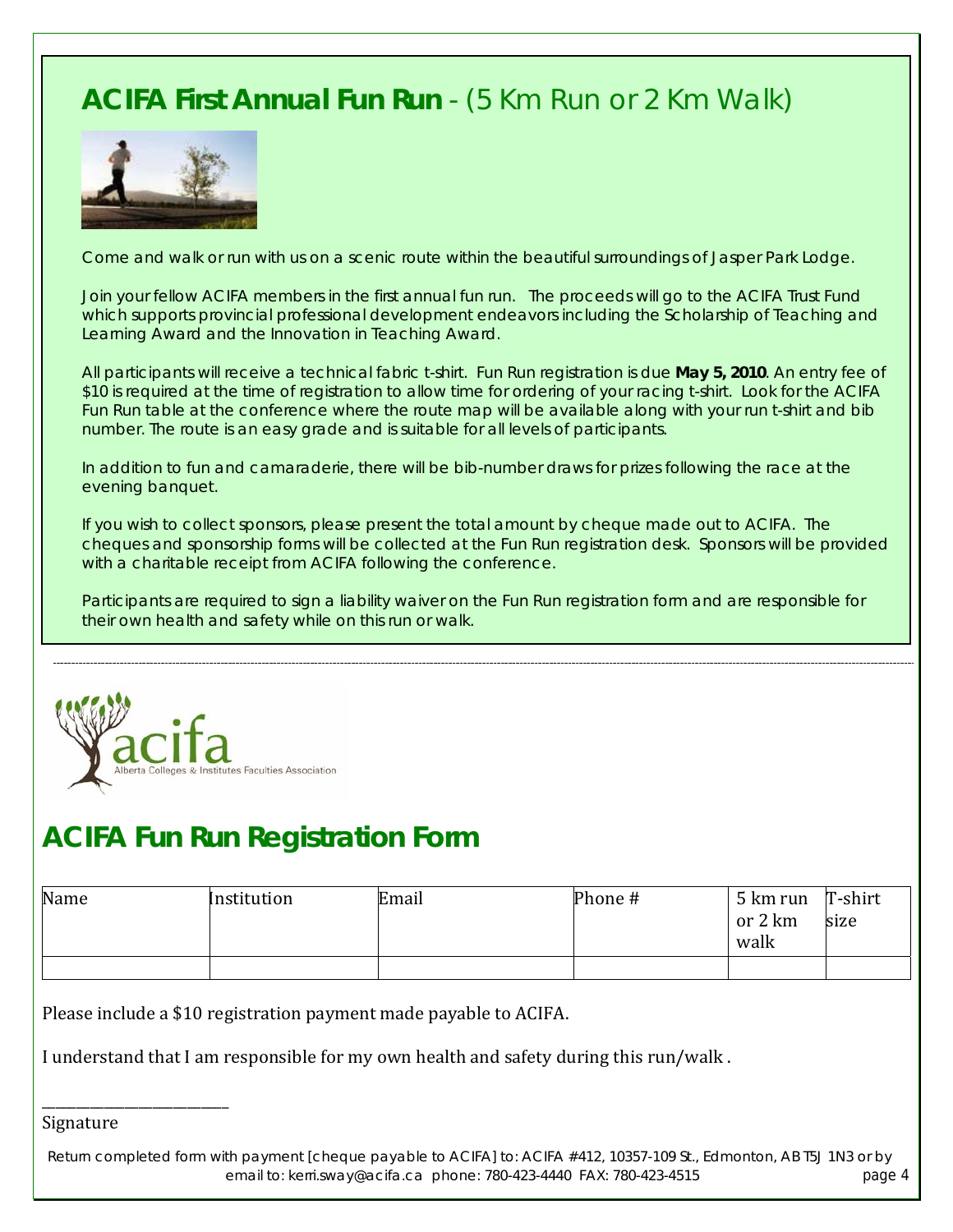

# **ACIFA Fun Run Sponsorship Form**

| Name (please print) | Address | Telephone | Pledge | Paid |
|---------------------|---------|-----------|--------|------|
|                     |         |           |        |      |
|                     |         |           |        |      |
|                     |         |           |        |      |
|                     |         |           |        |      |
|                     |         |           |        |      |
|                     |         |           |        |      |
|                     |         |           |        |      |
|                     |         |           |        |      |
|                     |         |           |        |      |
|                     |         |           |        |      |
|                     |         |           |        |      |
|                     |         |           |        |      |
|                     |         |           |        |      |
|                     |         |           |        |      |
|                     |         |           |        |      |
|                     |         |           |        |      |
|                     |         |           |        |      |

All proceeds will go to the ACIFA Trust Fund which supports provincial professional development endeavors including the Scholarship of Teaching and Learning Award and the Innovation in Teaching Award.

Cheques to be made payable to ACIFA.

Thank you for your support.

ame of Runner: \_\_\_\_\_\_\_\_\_\_\_\_\_\_\_\_\_\_\_\_\_\_\_\_\_\_\_\_\_\_\_\_\_\_\_\_\_\_\_\_\_\_\_ N elephone number: \_\_\_\_\_\_\_\_\_\_\_\_\_\_\_\_\_\_\_\_\_\_\_\_\_\_\_\_\_\_\_\_\_\_\_\_\_\_\_\_ T

> Sponsor forms will be collected at the Fun Run registration desk at the ACIFA 2010 Conference. Sponsors will be provided with a charitable receipt from ACIFA following the conference.

Alberta Colleges and Institutes Faculties Association #412, 10357 - 109 Street Edmonton, Alberta T5J 1N3 Phone: 780 423‐4440 Fax: 780 423‐4515 Website:www.acifa.ca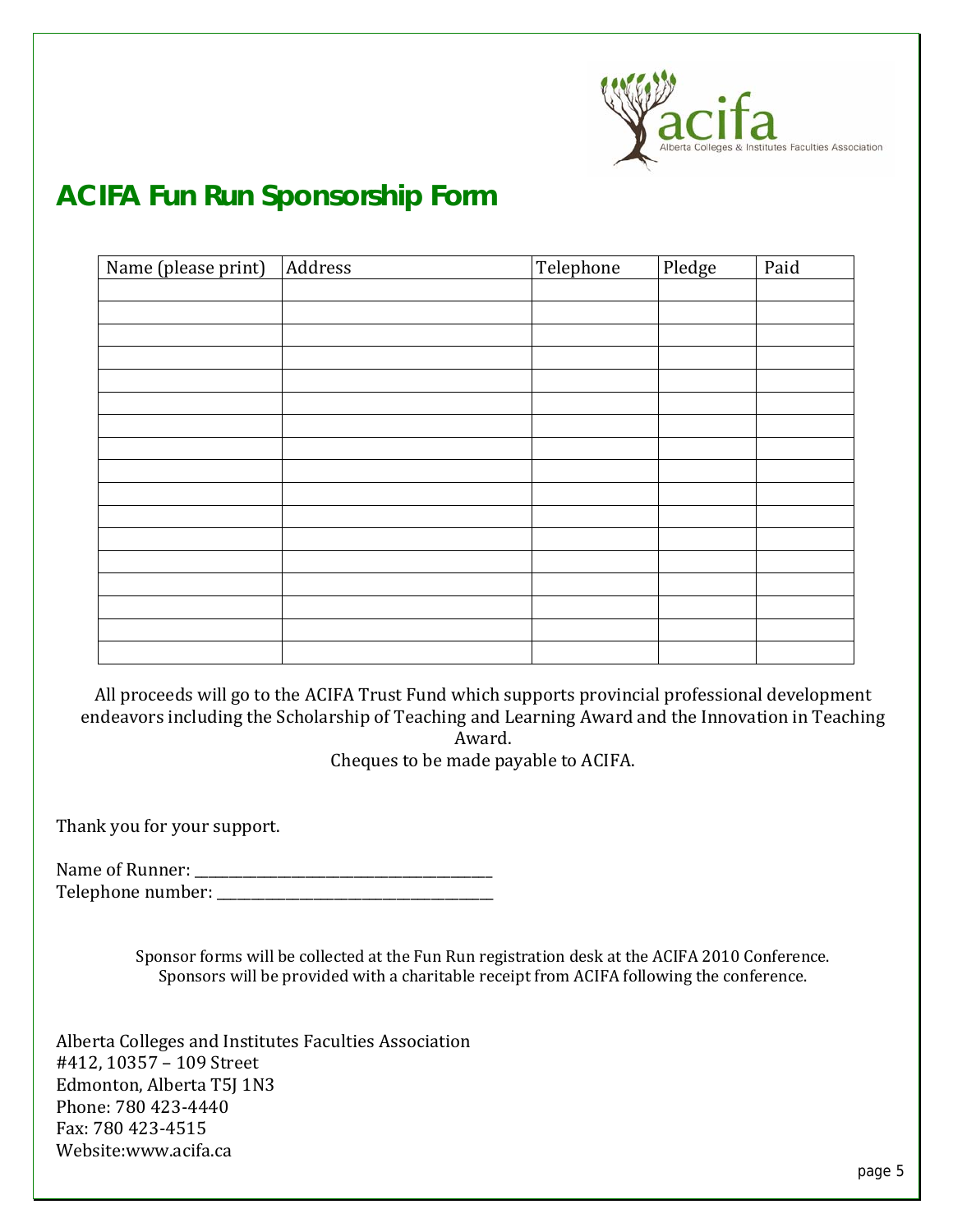|             |                                                                                                                                                                                               | activity REGISTRATION form<br><b>ACIFA 2010 Annual Spring Conference</b><br>* Fairmont Jasper Park Lodge * |
|-------------|-----------------------------------------------------------------------------------------------------------------------------------------------------------------------------------------------|------------------------------------------------------------------------------------------------------------|
|             |                                                                                                                                                                                               | hosted by the<br>NAIT Academic Staff Association                                                           |
|             | <b>THINK GREEN</b>                                                                                                                                                                            | May 16 to 19, 2010                                                                                         |
|             |                                                                                                                                                                                               |                                                                                                            |
|             |                                                                                                                                                                                               |                                                                                                            |
|             | <b>ACTIVITIES Registration Deadline: May 7, 2010</b><br>must pre-register, no at conference registrations<br>(capacity for some activities is limited; registration is based on availability) |                                                                                                            |
|             | <b>FUN RUN/WALK</b><br>requires participant to complete FUN RUN/WALK registration form available<br>at www.acifa.ca                                                                           | \$10.00 entry fee \$                                                                                       |
| ➤<br>⋗<br>⋗ | <b>BOATING</b> (1 hour duration on JPL grounds)<br>Monday afternoon canoeing<br>Tuesday afternoon canoeing<br>Monday afternoon paddleboats                                                    | $X \$ 25.00 =$<br>$X$ \$ 25.00 =<br>$X$ \$ 25.00 =                                                         |
| ➤<br>➤      | <b>HORSEBACK RIDING</b> (1 1/4 hour Lake Annette Trail)<br>Monday afternoon<br>Tuesday afternoon                                                                                              | $X$ \$ 43.00 =<br>$X$ \$ 43.00 =                                                                           |
| ➤<br>⋗      | <b>BIKING</b> (1 hour duration on JPL grounds)<br>Monday afternoon<br>Tuesday afternoon                                                                                                       | $X$ \$ 25.00 =<br>$X$ \$ 25.00 =                                                                           |
| ➤<br>➤      | The <b>Firewitnes</b><br><b>JASPER TRAMWAY</b><br>Monday afternoon<br>Tuesday afternoon                                                                                                       | $X$ \$ 23.00 =<br>$X$ \$ 23.00 =                                                                           |
|             | Return completed form with payment [cheque payable to ACIFA] to: ACIFA #412, 10357-109 St., Edmonton, AB T5J 1N3 or by                                                                        | TOTAL: \$                                                                                                  |
|             | email to: devlinl@acifa.ca phone: 780-423-4440 FAX: 780-423-4515                                                                                                                              |                                                                                                            |
|             | $\otimes$ Delegates are responsible for their own health and safety during the activities.                                                                                                    |                                                                                                            |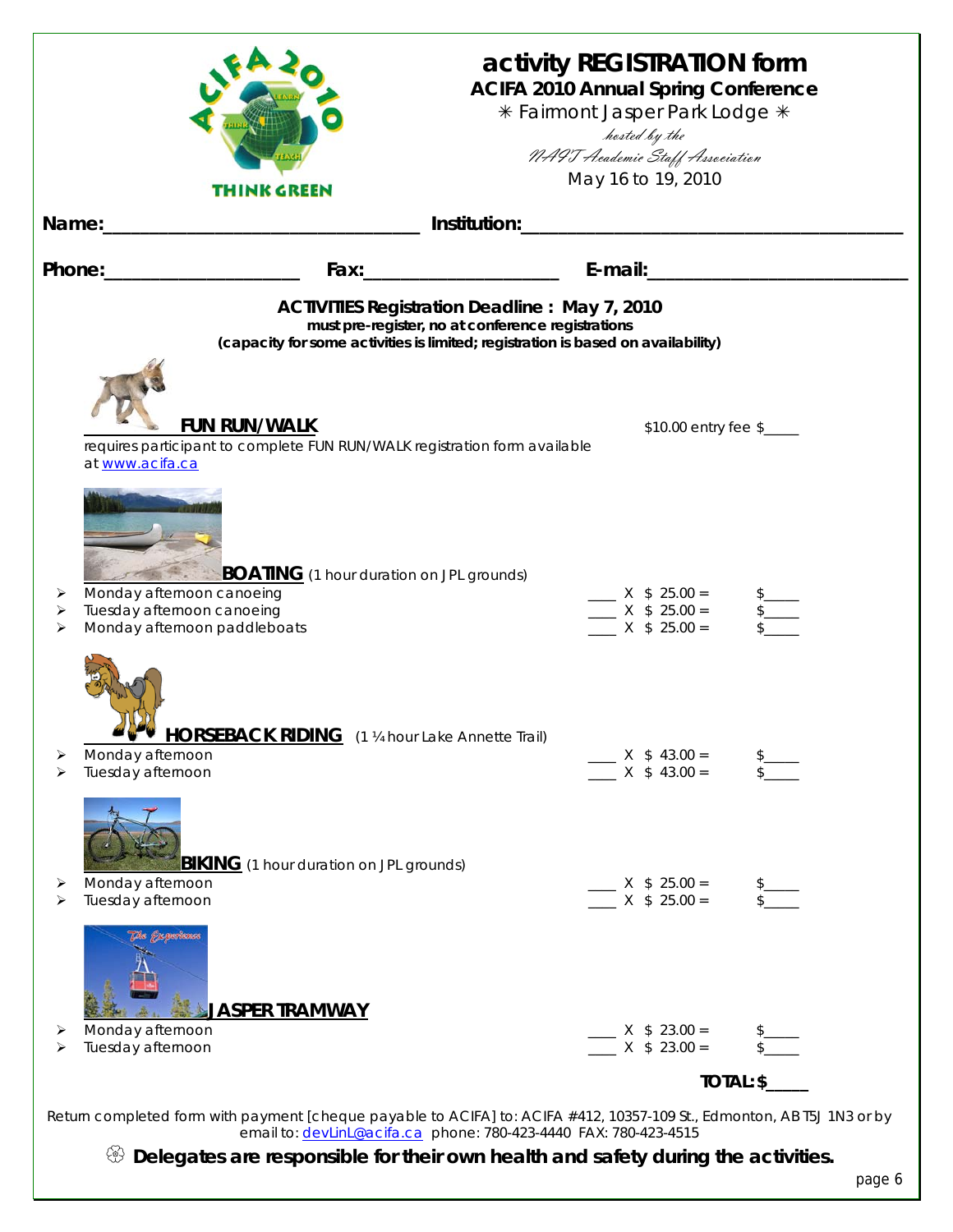|                                                                                                                                                                                                                                                                                                                                                                                                                                                                                                                                                                        | concurrent activity sessions SIGN UP sheet<br>activities that will run concurrently with other academic sessions |
|------------------------------------------------------------------------------------------------------------------------------------------------------------------------------------------------------------------------------------------------------------------------------------------------------------------------------------------------------------------------------------------------------------------------------------------------------------------------------------------------------------------------------------------------------------------------|------------------------------------------------------------------------------------------------------------------|
| Name: 2008. 2009. [1] Alame: 2008. [2] Anstitution: 2008. [2] Alame: 2008. [2] Alame: 2008. [2] Alame: 2008. [2] Alame: 2008. [2] Alame: 2008. [2] Alame: 2008. [2] Alame: 2008. [2] Alame: 2008. [2] Alame: 2008. [2] Alame:                                                                                                                                                                                                                                                                                                                                          |                                                                                                                  |
| Phone: The Contract of the Contract of the Contract of the Contract of the Contract of the Contract of the Contract of the Contract of the Contract of the Contract of the Contract of the Contract of the Contract of the Con                                                                                                                                                                                                                                                                                                                                         |                                                                                                                  |
| Pre-registration is recommended by May 7, 2010<br>Sign up sheets will be available at registration desk if spaces remain.                                                                                                                                                                                                                                                                                                                                                                                                                                              |                                                                                                                  |
| Dragon Boating<br>Learn the ins and outs of dragon boating from instructors from the Edmonton Dragon Boat Racing Club in this team building<br>excercise. Participants must wear appropriate clothing that may get a little wet. All equipment will be provided. Participants:<br>40 max.                                                                                                                                                                                                                                                                              | <b>YES</b>                                                                                                       |
| <u>Go Green on Your Bike with Judy and George on a Tour in the Jasper Area</u><br>Join Judy and George for an opportunity to discuss topics based on the conference theme while engaging in green activity,<br>exploring the Jasper area on a bike. Participants will be riding on roads/trails which will be suitable for novice mountain bike<br>cyclists with a reasonable amount of fitness. The ride will be of the order of 20 km with some hills although the session co-<br>ordinators are not planning to ride up any mountain passes. (1/2 day activity)     | <b>YES</b>                                                                                                       |
| Participants should bring their own bike and be prepared for an outdoor activity in the mountains. Participants: 25 max.                                                                                                                                                                                                                                                                                                                                                                                                                                               |                                                                                                                  |
| Digital Photographic Scavenger Hunt<br>Experience adventurous and creative team building! Explore Jasper Park Lodge with a mission in mind and enjoy an<br>opportunity to build relationships outside your normal work environment. Groups will participate in a digital photography<br>scavenger hunt. Come independently or as a group. Your experiences will be discussed and reflected upon which will<br>provide insight to how it may be utilized within your own classroom settings. Participants must bring their own digital camera.<br>Participants: 30 max. | <b>YES</b>                                                                                                       |
| <b>Samarpan Meditation: Go Green</b><br>This session will explain the process of Samarpan Meditation and the presenters will lead the group into a 30 minute Meditation<br>session. Participants: 40 max.                                                                                                                                                                                                                                                                                                                                                              | <b>YES</b>                                                                                                       |
| An Ancient Art for Modern Times<br>"Meditate in motion" while practicing the soft, slow movements of Tai Chi. The continuity of the stretching and turning<br>movements will heal and revitalize your body and mind. The session presenter, Jane Howes, has practiced Taoist Tai Chi for 18<br>years and has traveled extensively to train in this beautiful art.<br>Participants should wear comfortable clothing and flat shoes or socks. Participants: 40 max.                                                                                                      | <b>YES</b>                                                                                                       |

Return completed form to: ACIFA #412, 10357-109 St., Edmonton, AB T5J 1N3 or by email to: kerri.sway@acifa.ca phone: 780-423-4440 FAX: 780-423-4515 page 7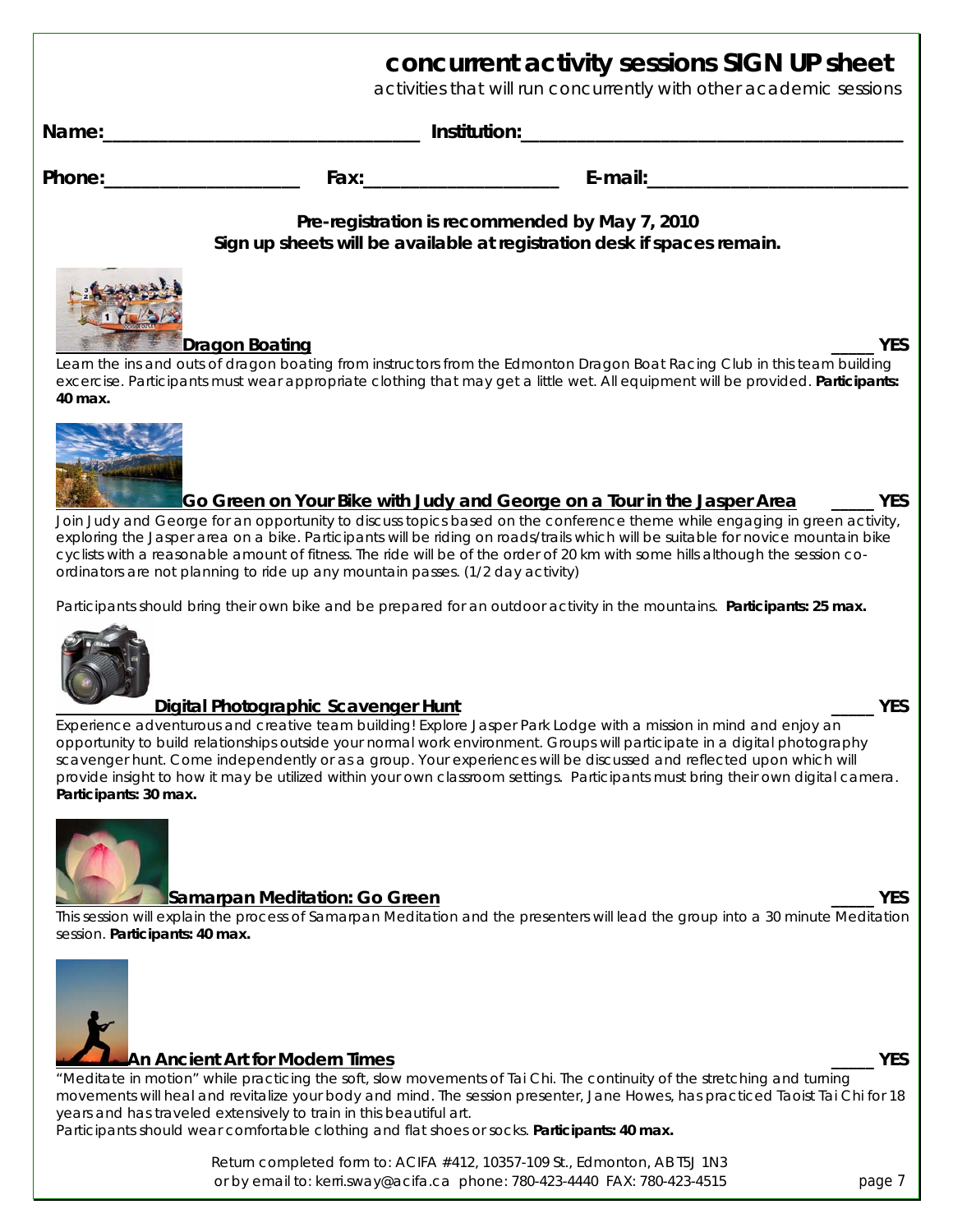# **Keynote Speakers**

### **Wayne Lee**



#### **Monday Evening:**

#### **Live the Laughter** – a comedic hypnosis show

- Survive unforgettable, side-splitting laughter
- Dance outrageously, act out their dreams and even become celebrities!
- Discover the mind's power to focus on achieving their goals
- Break through their fears and inhibitions to fill their lives with joy
- Learn visualization techniques that reduce stress and increase relaxation
- Connect with their colleagues while feeling energized, inspired, and empowered

#### **Tuesday Morning:**

**Ignite the Magic Within –** 5 on-the-spot ways to reprogram yourself and your organization for ultimate success

- Visualize achieving goals and then take action
- Overcome fear and eliminate self doubt
- Perform at peak levels of productivity and effectiveness
- Reap the many benefits of deep relaxation and reduced stress
- Master emotional states and not take things personally
- Replace bad habits with successful behaviours
- Bring your best to the table at work and at home

### **Dr. Sam Shaw**



Dr. Sam Shaw, President and CEO of NAIT since 1997, will be speaking at lunch at the ACIFA Conference on Monday May 17. With an MSc from Dalhousie University and a MEd and PhD from the University of Toronto, Dr. Shaw is also a graduate of the Harvard University Institute for Educational Management, and earned a Chartered Director designation from McMaster

University and The Conference Board of Canada. Additionally, Dr. Shaw is a past-recipient of Alberta Venture's Businessman of the Year award and has twice been recognized as one of Alberta's 50 Most Influential People.

### Monday Morning Keynote Opener:

### **Ben Gadd**



#### **Icefield Bunnies, Gullible Bees and Why the Biggest Mountain in the Rockies is Not the Highest**

#### **Ben Gadd on the Quirky Natural History of the Canadian Rocky Mountains:**

Rockhounds, flower-fanciers, wildlife-watchers and bird nuts: you will love this light-hearted and stimulating 45 minute talk. From little-known facts about grizzly bears and half-grabens to the amazing relationship between the calypso orchid and the golden northern bumblebee, prepare for an eye-opening presentation. Bring your questions too.

Ben will also be conducting a nature walk as a session at the Conference.

# NOTICE

### ACIFA ANNUAL GENERAL MEETING:

DATE: TUESDAY, MAY 18, 2010 TIME: 2:30 TO 4:30 P.M. PLACE: BEAUVERT B ROOM, JASPER PARK LODGE

2010 PROPOSED CONSTITUTIONAL AMENDMENTS:

HOUSEKEEPING CORRECTIONS TO NUMBERING ONLY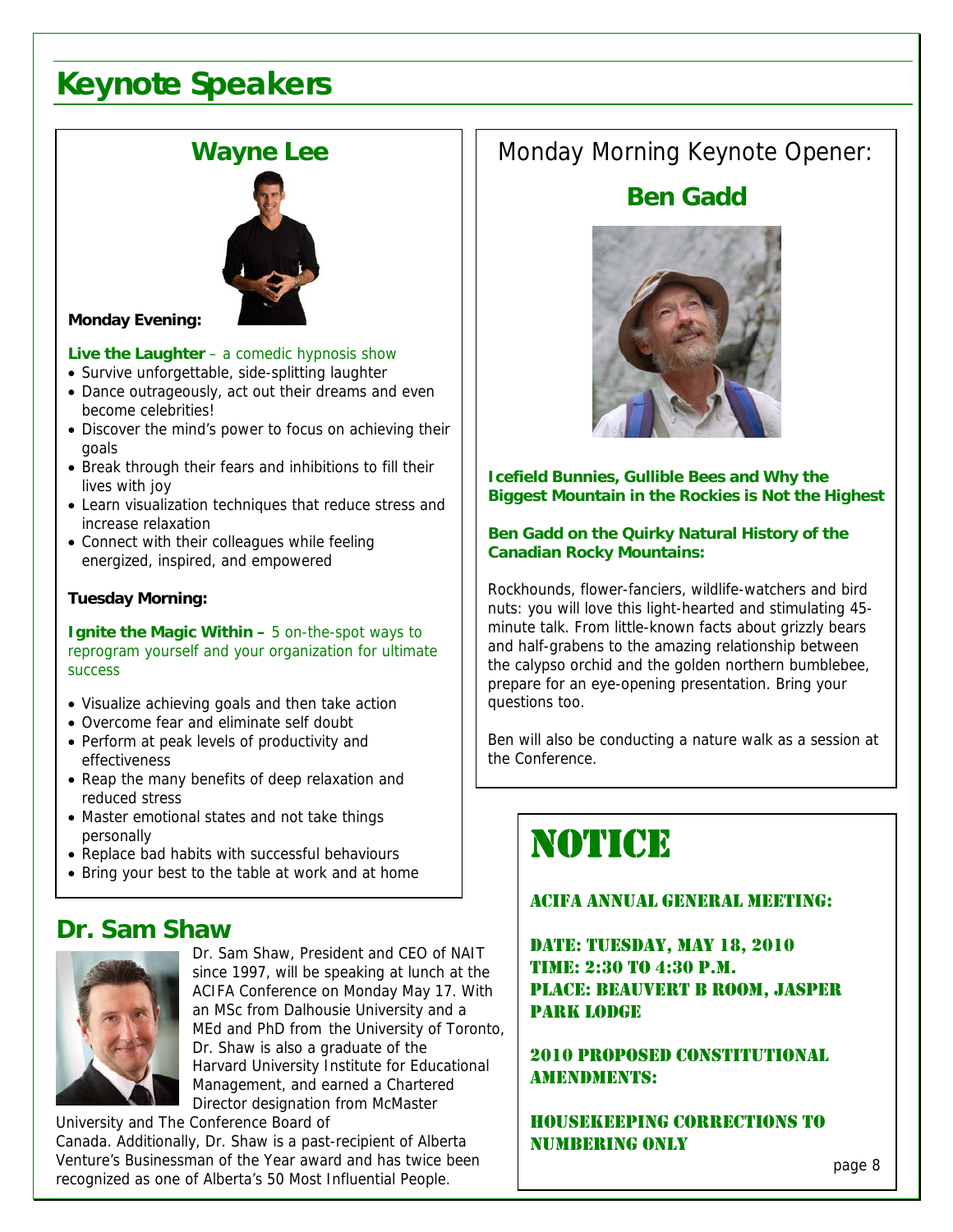

town hall meetings were held province wide throughout January and February. Visit [www.jointogetheralberta.ca](http://www.jointogetheralberta.ca/) for more information and other ways to be involved.

# **ACIFA Climate Survey 2009 Results**

Each year, ACIFA conducts a survey of its members across the province to obtain their views on working conditions and attitudes within their institutions. The survey's results are used to measure workplace climate over time and across institutions. The results help to inform faculty associations on emerging issues at their respective campuses. The results also provide an opportunity for faculty associations to discuss issues with their administrations.

The survey, which enjoys a relatively high participation rate, is self-administered and it consists of 13 standard questions. The survey asks academic staff members to indicate their level of agreement with the statements on a Likert Scale of 1 to 5. A response of 5 indicates strong agreement; a response of 1 indicates strong disagreement. A response of 3 is considered neutral. Respondents are asked to answer the questions online using Survey Monkey. Respondents answer the answer the survey anonymously.

A cross-institutional chart of the results of the 2009 Climate Survey appears on the next page. Mean scores for two previous years are provided for purposes of comparison.

#### **Thirteen Standard Climate Survey Questions**

- 1. My institution demonstrates a strong commitment to improving my teaching skills.
- 2. My institution demonstrates a strong commitment to improving my discipline-specific knowledge.
- 3. I have enough time to attend to my professional development needs.
- 4. Senior administration communicates openly with faculty.
- 5. I am informed in a timely manner about important changes that affect me.
- 6. Input from faculty is sought AND seriously considered in decision-making at my institution.
- 7. Senior administration understands day-to-day challenges faced by instructors.
- 8. When making decisions, this institution refers to one of all of: a mission statement, a statement of goals, or a statement of values.
- 9. Outstanding performance by instructors is rewarded.
- 10. My institution demonstrates a strong commitment to my health and well being.
- 11. Academic council has a meaningful impact on academic decisions.
- 12. The president of this institution provides effective leadership.
- 13. I have the resources I need to do my job effectively. page 9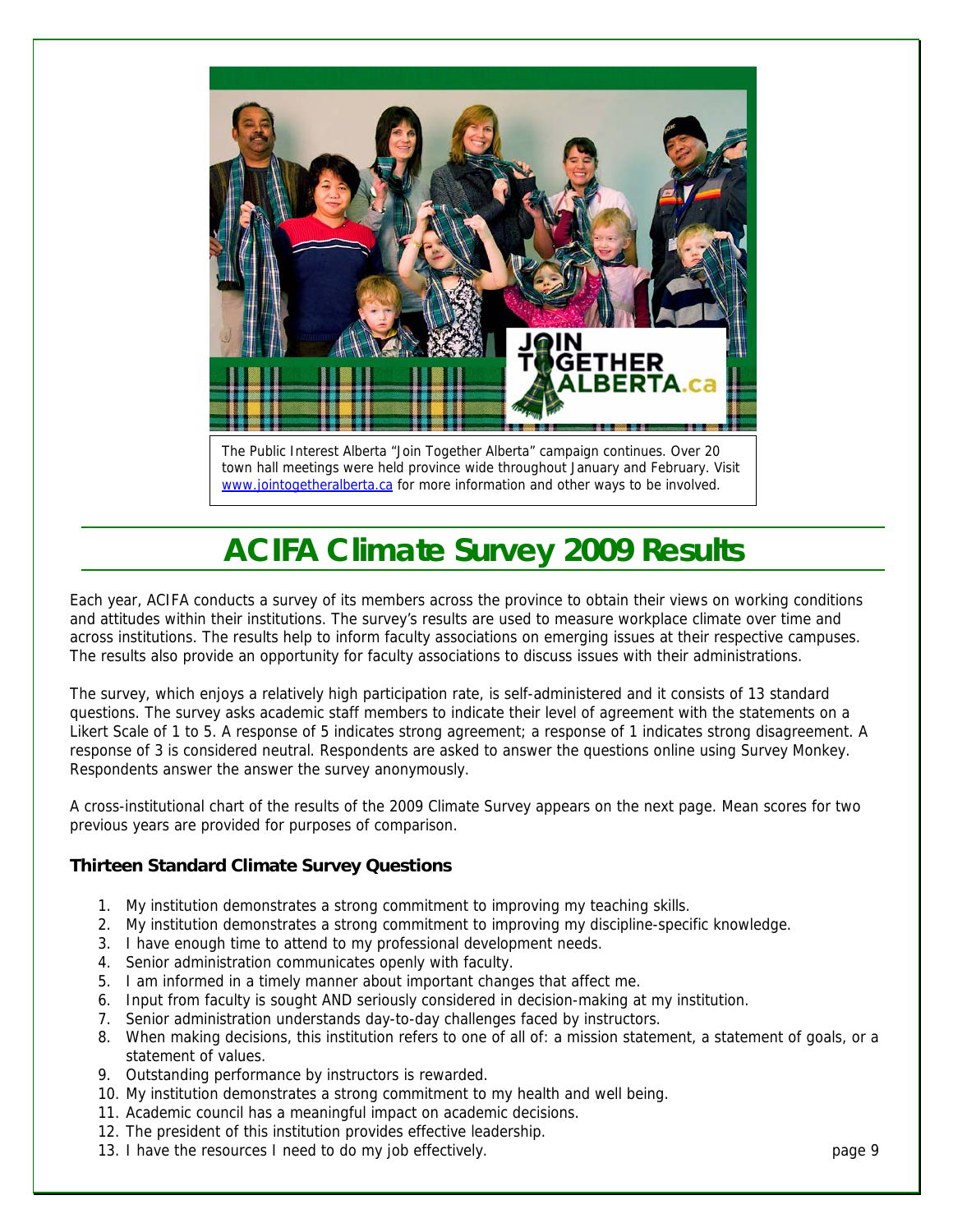### **ACIFA 2009 Climate Survey Results**

 $\mathbf{r}$ 

| <b>Institution</b>     | Year         | %        | Q <sub>1</sub> | Q2         | Q <sub>3</sub> | Q <sub>4</sub> | Q <sub>5</sub> | Q <sub>6</sub> | Q7         | Q8         | Q <sub>9</sub> | Q10        | Q11        | Q12        | Q13        |
|------------------------|--------------|----------|----------------|------------|----------------|----------------|----------------|----------------|------------|------------|----------------|------------|------------|------------|------------|
| <b>ACIFA</b>           | 2009         | 38       | 3.5            | 3.3        | 2.8            | 2.9            | 2.9            | 2.7            | 2.6        | 3.3        | 2.9            | 3.1        | 3.0        | 3.3        | 3.2        |
| Provincial             | 2008         | 45       | 3.5            | 3.3        | 2.9            | 3.0            | 3.0            | 2.8            | 2.6        | 3.4        | 2.9            | 3.1        | 3.1        | 3.3        | 3.2        |
| averages               | 2007         | 47       | 3.5            | 2.7        | 2.9            | 3.0            | 3.0            | 2.8            | 2.7        | 3.4        | 2.8            | 3.0        | 3.0        | 3.4        | 3.3        |
| <b>ACAD</b>            | 2009         | 52       | 2.0            | 2.1        | 1.9            | 1.9            | 2.0            | 1.7            | $1.7$      | 2.7        | 1.8            | 2.5        | 2.6        | 1.9        | 2.1        |
|                        | 2008         | 71       | 1.8            | 1.8        | 1.8            | 2.2            | 2.3            | 2.0            | 1.5        | 3.6        | 1.6            | 2.6        | 2.9        | 1.8        | 1.9        |
|                        | 2007         | 57       | 2.1            | 2.2        | 2.2            | 2.4            | 2.4            | 2.3            | 1.8        | 3.1        | 1.8            | 2.3        | 3.1        | 2.4        | 2.3        |
| <b>Bow Valley</b>      | 2009         | 29       | 3.6            | 3.5        | 3.0            | 3.1            | 3.0            | 2.9            | 2.8        | 3.6        | 3.0            | 2.9        | 3.3        | 3.5        | 3.4        |
| College                | 2008         | 27       | 3.5            | 3.5        | 2.9            | 2.8            | 2.9            | 2.6            | 2.6        | 3.4        | 2.8            | 2.8        | 3.2        | 3.3        | 3.3        |
|                        | 2007         | 18       | 3.3            | 3.3        | 2.9            | 2.8            | 2.7            | 2.5            | 2.7        | 3.1        | 2.6            | 2.4        | 3.0        | 3.2        | 3.3        |
| Grant                  | 2009         | 10       | 3.9            | 3.3        | 2.8            | 3.1            | 3.1            | 3.0            | 2.8        | 3.4        | 3.1            | 2.9        | 3.2        | 3.2        | 3.5        |
| MacEwan                | 2008         | 14       | 3.8            | 3.3        | 2.8            | 2.9            | 3.1            | 2.9            | 2.7        | 3.4        | 3.0            | 2.8        | 3.2        | 3.2        | 3.5        |
|                        | 2007         | 7        | 2.7            | 3.1        | 2.7            | 2.7            | 3.0            | 2.8            | 2.7        | 3.4        | 2.8            | 2.5        | 3.0        | 3.2        | 3.3        |
| Grande                 | 2009         | 40       | 3.3            | 3.2        | 3.1            | 3.3            | 3.0            | 3.0            | 2.9        | 3.4        | 2.9            | 3.4        | 3.2        | 3.9        | 3.1        |
| Prairie                | 2008         | 39       | 3.4            | 3.3        | 3.6            | 3.8            | 3.5            | 3.4            | 3.2        | 3.7        | 2.9            | 3.5        | 3.2        | 3.9        | 3.5        |
|                        | 2007         | 44       | 3.3            | 3.2        | 3.5            | 3.7            | 3.5            | 3.6            | 3.1        | 3.3        | 2.7            | 3.3        | 2.9        | 4.1        | 3.7        |
| Keyano                 | 2009         | 47       | 3.3            | 3.1        | 2.7            | 2.3            | 2.5            | 2.2            | 2.2        | 2.9        | 2.3            | 3.2        | 2.8        | 2.6        | 2.7        |
| College                | 2008         | 49       | 3.6            | 3.6        | 3.0            | 2.4            | 2.6            | 2.4            | 2.4        | 2.9        | 2.5            | 3.5        | 3.1        | 2.8        | 2.9        |
|                        | 2007         | 60       | 3.6            | 3.5        | 3.0            | 2.6            | 2.6            | 2.3            | 2.3        | 3.0        | 2.5            | 3.1        | 2.8        | 2.4        | 3.0        |
| Lakeland               | 2009         | 47       | 3.9            | 3.8        | 3.2            | 3.4            | 3.3            | 3.1            | 3.1        | 3.4        | 3.0            | 3.5        | 3.4        | 3.7        | 3.5        |
| College                | 2008         | 54       | 3.8            | 3.7        | 2.9            | 3.4            | 3.2            | 3.1            | 3.0        | 3.4        | 3.1            | 3.3        | 3.3        | 3.7        | 3.6        |
|                        | 2007         | 76       | 3.8            | 3.7        | 3.0            | 3.7            | 3.3            | 3.2            | 3.2        | 3.5        | 2.9            | 3.3        | 3.1        | 3.7        | 3.5        |
| Lethbridge             | 2009         | 20       | 3.8            | 3.5        | 3.0            | 3.1            | 3.3            | 3.0            | 3.0        | 3.7        | 3.2            | 3.1        | 3.1        | 3.6        | 3.3        |
| College                | 2008         | 26       | 3.5            | 3.1        | 2.8            | 3.2            | 2.9            | 2.8            | 2.6        | 3.5        | 3.1            | 2.9        | 3.2        | 3.4        | 3.1        |
|                        | 2007         | 28       | 3.6            | 3.3        | 2.9            | 3.0            | 2.9            | 3.5            | 2.7        | 3.5        | 2.8            | 2.8        | 3.1        | 3.4        | 3.2        |
| Medicine               | 2009<br>2008 | 40<br>46 | 3.8<br>3.6     | 3.7<br>3.5 | 3.3<br>3.3     | 3.2<br>3.1     | 3.3<br>3.3     | 3.0<br>2.8     | 2.9<br>2.8 | 3.4<br>3.4 | 3.2<br>3.0     | 3.2<br>3.1 | 3.2<br>3.1 | 3.6<br>3.5 | 3.5<br>3.5 |
| Hat Coll.              | 2007         | 43       | 3.3            | 3.3        | 3.1            | 3.0            | 2.9            | 2.7            | 2.6        | 3.3        | 3.0            | 2.9        | 3.1        | 3.1        | 3.5        |
|                        | 2009         | 14       | 4.3            | 3.4        | 2.8            | 3.7            | 3.5            | 3.6            | 3.2        | 3.7        | 3.3            | 3.4        | 3.5        | 4.3        | 3.6        |
| Mt Royal<br>University | 2008         | 13       | 4.2            | 3.1        | 2.7            | 3.7            | 3.6            | 3.4            | 3.1        | 3.6        | 3.2            | 3.3        | 3.5        | 4.1        | 3.5        |
|                        | 2007         | 12       | 4.2            | 3.1        | 2.8            | 3.9            | 3.7            | 3.7            | 3.3        | 3.7        | 3.4            | 3.4        | 3.6        | 4.2        | 3.7        |
| <b>NAIT</b>            | 2009         | 27       | 3.5            | 3.2        | 2.8            | 3.0            | 3.1            | 2.8            | 2.8        | 3.4        | 3.1            | 3.2        | 3.0        | 3.4        | 3.3        |
|                        | 2008         | 27       | 3.8            | 3.5        | 3.0            | 3.2            | 3.2            | 3.0            | 3.0        | 3.6        | 3.2            | 3.4        | 3.2        | 3.7        | 3.5        |
|                        | 2007         | 18       | 3.7            | 3.3        | 3.0            | 3.1            | 3.1            | 3.0            | 3.1        | 3.5        | 3.1            | 3.3        | 3.1        | 3.6        | 3.4        |
|                        | 2009         | 49       | 3.7            | 3.4        | 3.1            | 3.0            | 3.2            | 3.1            | 2.8        | 3.5        | 3.1            | 3.6        | 3.2        | 3.3        | 3.6        |
| Northern<br>Lakes      | 2008         | 58       | 3.4            | 3.2        | 2.9            | 2.6            | 3.0            | 2.7            | 2.4        | 3.4        | 3.1            | 3.4        | 3.1        | 2.9        | 3.4        |
|                        | 2007         | 95       | 3.5            | 3.3        | 3.1            | 3.0            | 3.0            | 3.0            | 2.9        | 3.7        | 3.1            | 3.7        | 3.2        | 3.8        | 3.6        |
| <b>NorQuest</b>        | 2009         | 46       | 3.0            | 3.0        | 2.6            | 2.6            | 2.9            | 2.5            | 2.3        | 3.2        | 2.4            | 2.6        | 2.7        | 3.0        | 3.0        |
| College                | 2008         | 60       | 3.4            | 3.3        | 2.8            | 3.0            | 3.3            | 2.8            | 2.6        | 3.3        | 2.6            | 2.6        | 3.0        | 3.3        | 3.3        |
|                        | 2007         | 58       | 3.4            | 3.3        | 3.0            | 3.0            | 3.2            | 2.7            | 2.7        | 3.4        | 2.7            | 2.8        | 2.9        | 3.4        | 3.3        |
| Olds                   | 2009         | 55       | 3.2            | 3.2        | 2.4            | 1.9            | 2.3            | 1.9            | 1.9        | 2.7        | 2.6            | 2.6        | 2.4        | 2.6        | 2.3        |
| College                | 2008         | 93       | 3.8            | 3.7        | 3.1            | 2.7            | 2.9            | 2.6            | 2.4        | 3.1        | 3.0            | 3.4        | 3.3        | 3.2        | 3.1        |
|                        | 2007         | 68       | 4.0            | 3.9        | 2.9            | 2.7            | 3.0            | 2.8            | 2.4        | 3.2        | 3.1            | 3.6        | 3.1        | 3.5        | 2.9        |
| Portage                | 2009         | 76       | 3.6            | 3.6        | 3.2            | 2.7            | 2.6            | 2.6            | 2.3        | 3.2        | 3.1            | 3.4        | 2.8        | 3.3        | 3.3        |
| College                | 2008         | 69       | 3.6            | 3.5        | 3.2            | 2.6            | 2.5            | 2.5            | 2.3        | 3.2        | 2.9            | 3.1        | 2.7        | 2.9        | 3.4        |
|                        | 2007         | 86       | 3.4            | 3.4        | 3.0            | 2.7            | 2.7            | 2.4            | 2.2        | 3.2        | 3.0            | 3.0        | 2.7        | 3.1        | 3.3        |
| <b>SAIT</b>            | 2009         | 23       | 3.7            | 3.3        | 2.7            | 2.9            | 2.9            | 2.8            | 2.5        | 3.3        | 2.9            | 3.1        | 2.9        | 3.2        | 3.4        |
|                        | 2008         | 29       | 3.7            | 3.1        | 2.7            | 2.7            | 2.7            | 2.6            | 2.4        | 3.3        | 2.8            | 2.9        | 2.8        | 3.2        | 3.2        |
|                        | 2007         | 35       | 3.6            | 3.1        | 2.7            | 2.9            | 2.8            | 2.7            | 2.5        | 3.3        | 2.7            | 3.0        | 2.9        | 3.3        | 3.2        |
|                        |              |          |                |            |                |                |                |                |            |            |                |            |            |            |            |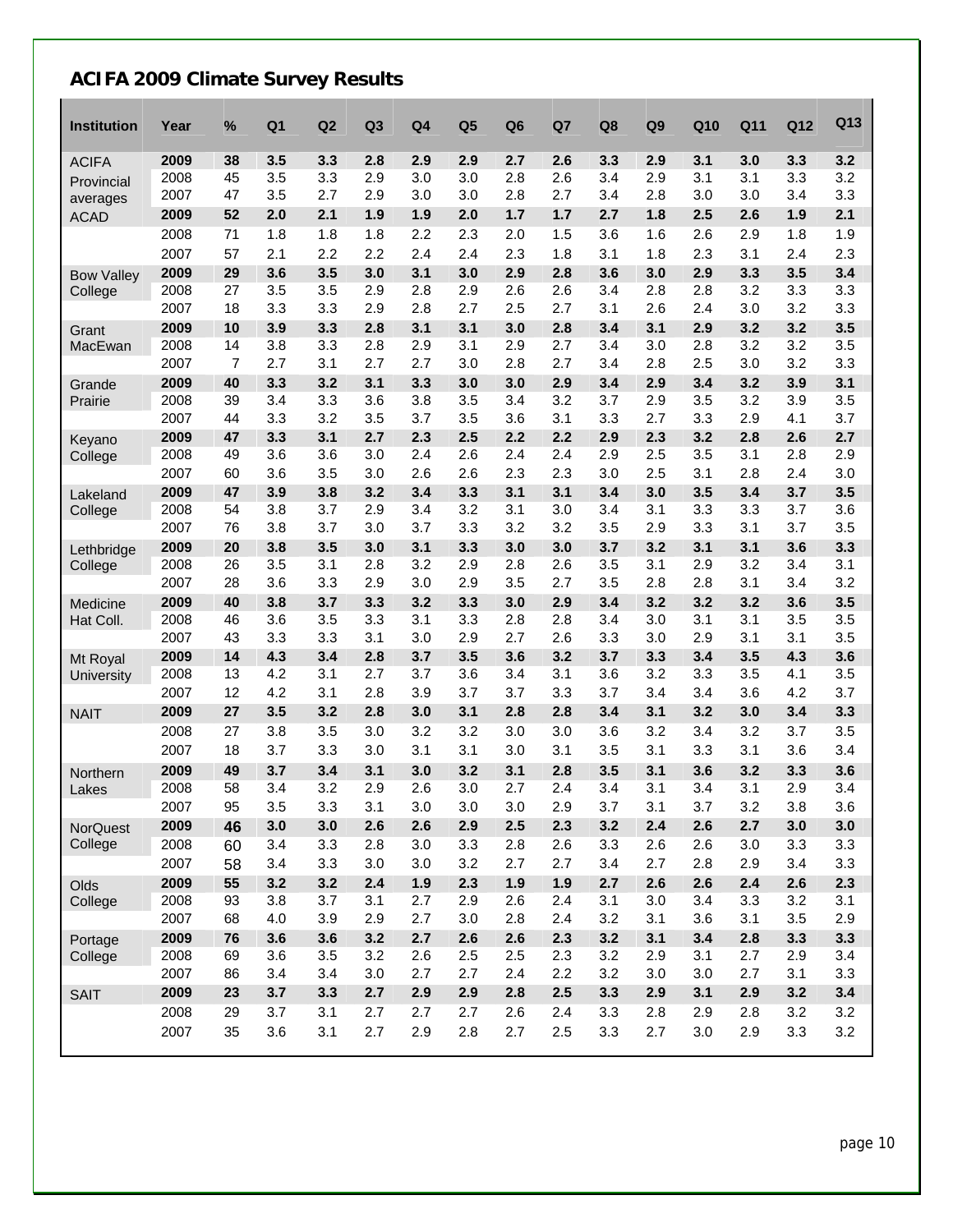## **Nominations for ACIFA Executive Council**

At the Annual General Meeting held in Jasper on May 18 at the ACIFA Conference, three positions on the ACIFA Executive council will be open for election:

#### **President**

The President shall:

- a. encourage and assist the development of, and adherence to, goals and policies in the ACIFA which are consistent with its Objectives;
- b. act as official spokesperson of the Association in all external contacts, as directed by the Association, Executive Council or Presidents' Council;
- c. have the authority to interpret the Constitution of this Association and his/her interpretation shall be conclusive and in full force and effect unless reversed or changed by the Presidents' Council, or an Annual General Meeting or Special Assembly of the Members. Full and final authority shall rest with the Annual General Meeting or Special Assembly of the Members.
- d. chair all Association meetings, or designate the Vice-President;
- e. be empowered to countersign cheques;
- f. be an ex-officio member of all Association committees;
- g. encourage liaison between the Association and other individuals and groups;
- h. supervise employees of the Association;
- i. assign duties and responsibilities of his/her office to of the Executive Council by mutual agreement and in accordance with this Constitution; and
- j. present an annual report to the Association.

#### **Vice-President Negotiations**

The Vice-President Negotiations shall:

- a. chair the Negotiations Advisory Committee;
- b. fulfil such other duties and responsibilities as are assigned by the President; and
- c. present an annual report to the Association.

#### **Vice-President External**

The Vice-President External shall:

- a. at the direction of the President, act as the official liaison between ACIFA and the federal association of which ACIFA is a member;
- b. communicate to and consult regularly with Presidents' Council and the Executive on the activities of the federal association of which ACIFA is a member and on issues relative to the federal government's jurisdictional authority on post-secondary education and related matters;
- c. at the direction of Presidents' Council or the Executive, represent the views of ACIFA on policy or business matters that may arise at official assemblies of the federal association of which ACIFA is a member;
- d. report annually on his or her activities to the Annual General Meeting;
- e. fulfil such other duties and responsibilities that may be assigned by the President.

### **Nomination Form: ACIFA Executive Council Elections Annual General Meeting 2010**

Positions open: President Vice – President Negotiations Vice – President External Executive Vice-President (pending vacancy; 1-year term)

| We,                                          | of                       |                        |
|----------------------------------------------|--------------------------|------------------------|
| (name of nominator)                          |                          | (college/institute)    |
|                                              |                          |                        |
| (name of nominator)                          | of                       | (college/institute)    |
| Nominate                                     | of                       |                        |
| For the position of $\overline{\phantom{a}}$ |                          |                        |
|                                              |                          |                        |
|                                              | (signature of nominator) | (signature of nominee) |